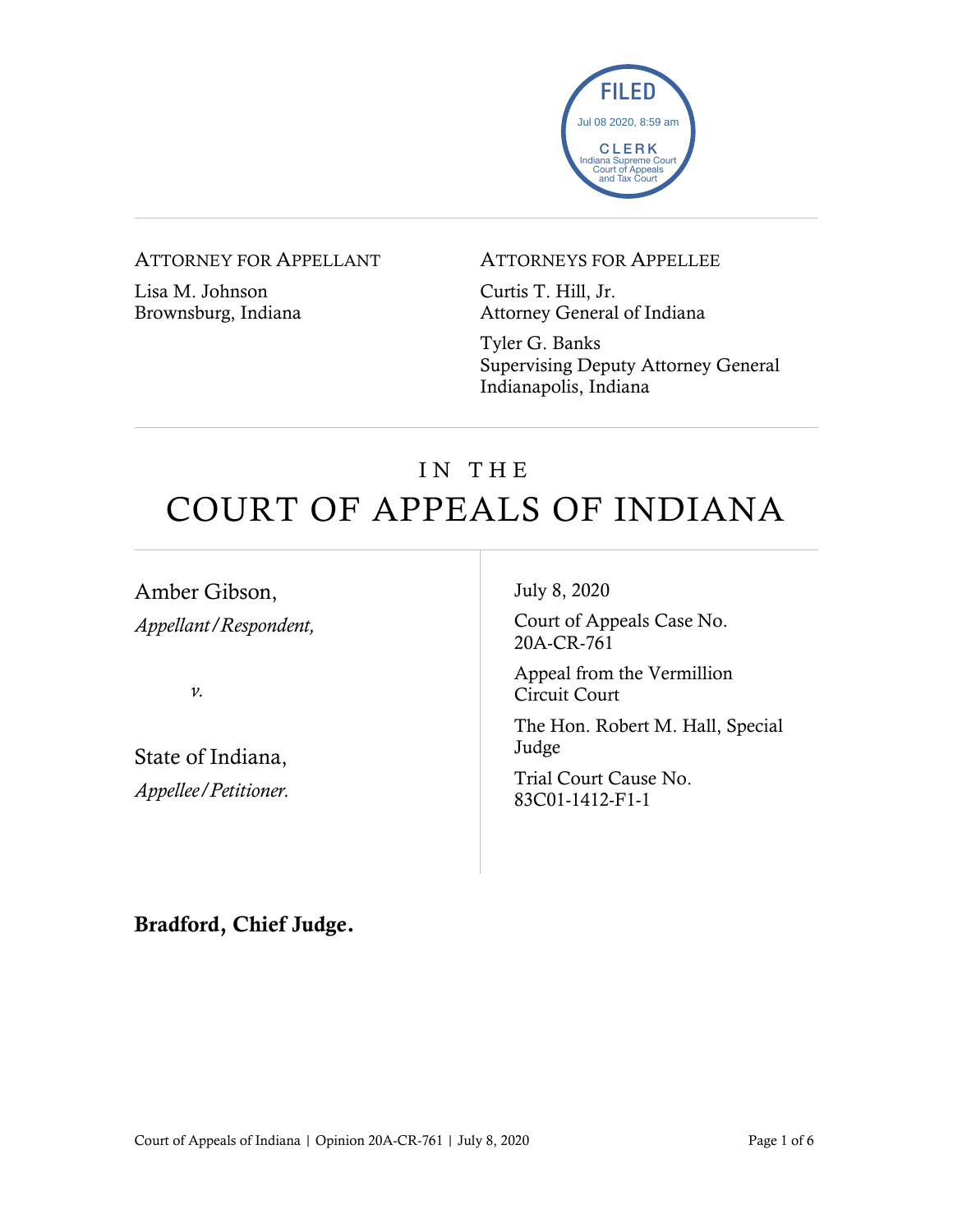# Case Summary

[1] Following Amber Gibson's 2017 plea of guilty but mentally ill to Level 3 felony child molesting and Level 6 felony maintaining a common nuisance, the trial court sentenced her to seven years of incarceration and suspended her sentence to probation. In March of 2020, Gibson admitted to violating the terms of her probation by committing another crime, and the trial court ordered her to serve three years of her previously-suspended sentence, to be followed by four years on probation. Gibson contends that she received ineffective assistance of probation-revocation counsel. Because we disagree, we affirm.

## Facts and Procedural History

- [2] On December 2, 2014, the State charged Gibson with Level 1 felony child molesting and Level 6 felony maintaining a common nuisance. On September 4, 2016, Gibson pled guilty but mentally ill to Level 3 felony child molesting and Level 6 felony maintaining a common nuisance. In May of 2017, Gibson underwent a psychological evaluation and was determined to have a mild intellectual disability and an I.Q. of 67. On February 13, 2018, the trial court sentenced Gibson to seven years of incarceration, all suspended to probation, save time served awaiting trial.
- [3] On September 12, 2019, the State moved to revoke Gibson's probation on the basis that she had committed Level 6 felony failure to reside at a sex offender registered address or location. On March 4, 2020, at a hearing at which Gibson was represented by counsel, Gibson admitted to violating the terms of her probation by committing failure to reside at a sex offender registered address or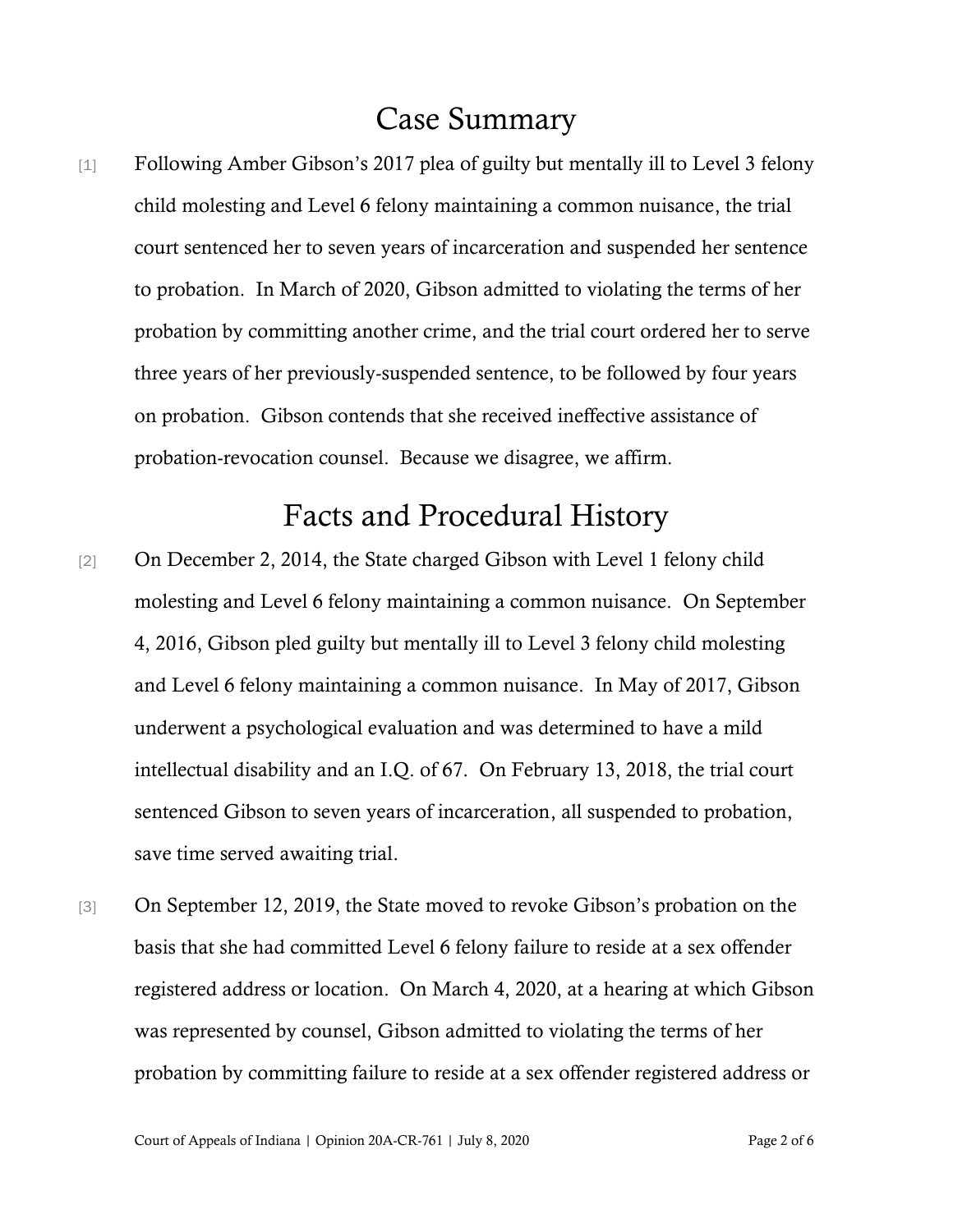location, and the trial court ordered that she serve three years of her previouslysuspended sentence, followed by four years of probation.

### Discussion and Decision

[4] Gibson argues that she received ineffective assistance of probation-revocation counsel because counsel failed to argue that her mental disability was a circumstance that mitigated against imposing part of her previously-suspended sentence. Those who have already been convicted enjoy fewer constitutional protections than those entitled to the presumption of innocence before conviction. *Weida v. State*, 94 N.E.3d 682, 687 (Ind. 2018) (citing *Bratcher v. State*, 999 N.E.2d 864, 873 (Ind. Ct. App. 2013)). While Indiana Code section 35-38-2-3(f) provides probationers the statutory right to counsel in probationrevocation proceedings, this is not a right guaranteed by the Sixth Amendment to the United States Constitution. *Gagnon v. Scarpelli*, 411 U.S. 778, 781–82 (1973). Consequently, a claim of ineffective assistance in this context is not reviewed under the Sixth-Amendment-based standard established in *Strickland v. Washington*, 466 U.S. 668 (1984). *See Jordan v. State*, 60 N.E.3d 1062, 1068– 69 (Ind. Ct. App. 2016) (concluding that ineffective-assistance claims in probation-revocation hearings are not evaluated pursuant to the *Strickland* standard).

> "Because [a probation revocation hearing] is a civil proceeding, we apply a less stringent standard of review in assessing counsel's performance. If counsel appeared and represented the petitioner in a procedurally fair setting which resulted in judgment of the court, it is not necessary to judge his performance by rigorous standards."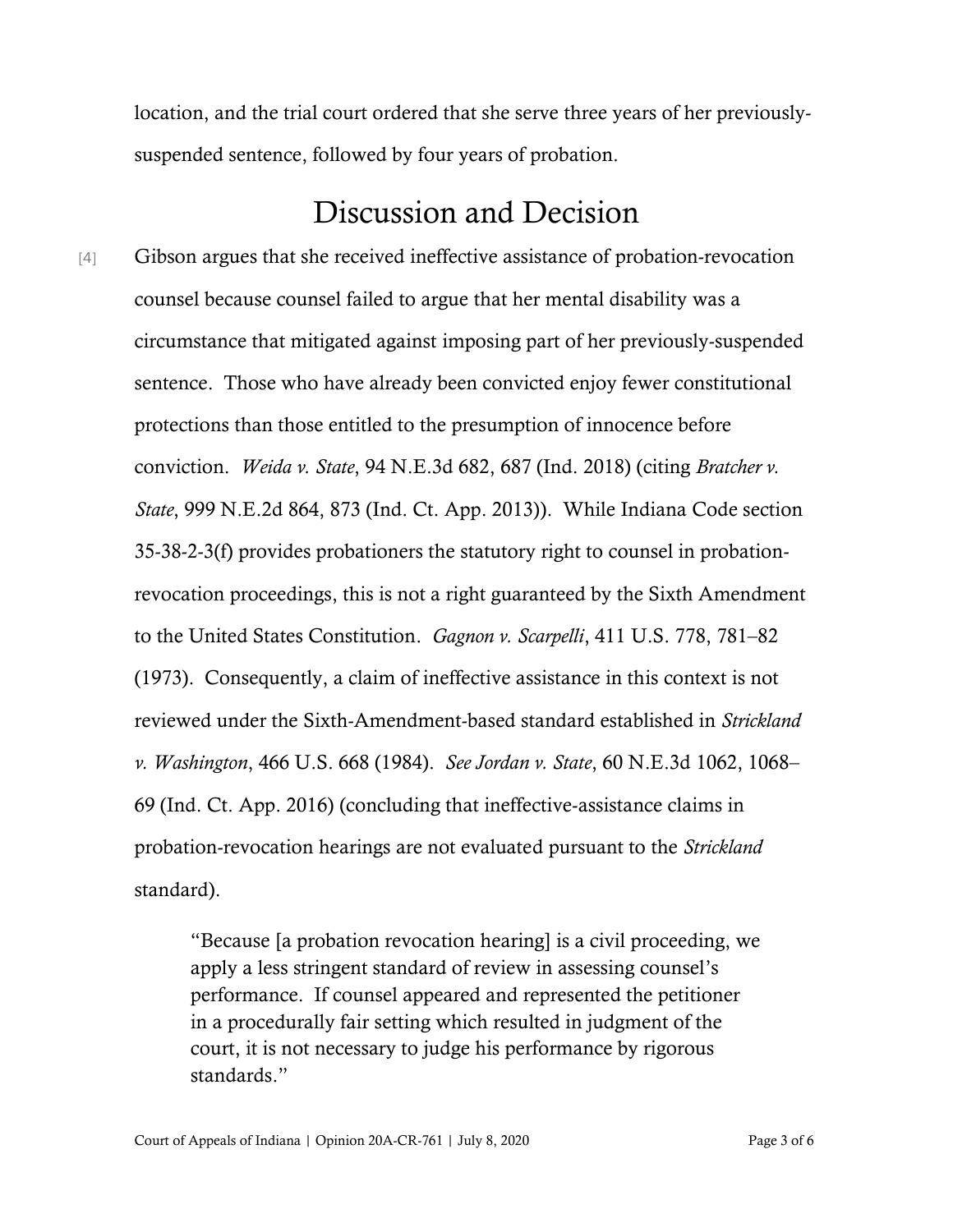*Id*. at (quoting *Childers v. State*, 656 N.E.2d 514, 517 (Ind. Ct. App. 1995), *trans. denied*) (brackets in *Jordan*). In applying this standard, we are bound by the Indiana Supreme Court's recent decision in *A.M. v. State*, 134 N.E.3d 361 (Ind. 2019), in which it concluded that *Strickland* did not apply in juvenile disposition-modification hearings, which—like probation-revocation proceedings—are civil proceedings in which the right to effective counsel flows from the Due Process Clause of the Fourteenth Amendment, not the Sixth. *Id*. at 365 (citing, with approval, *Childers*, 656 N.E.2d at 517 (declining to apply *Strickland* in probation-revocation proceeding)).

[5] Gibson draws our attention to *Mickens v. Taylor*, 535 U.S. 162 (2002), *Hernandez v. State*, 761 N.E.2d 845 (Ind. 2002), and *Williams v. State*, 883 N.E.2d 192 (Ind. Ct. App. 2008), as support for the proposition that the more-stringent *Strickland* standard does, in fact, apply in probation-revocation proceedings. *Mickens*, quite simply, does not contain any language even suggesting that the Sixth Amendment applies to probation-revocation proceedings. 1 Moreover, while *Hernandez* stands for the propositions that counsel is required at critical stages of criminal cases and that a probation-revocation proceeding is a critical stage, it says nothing about how counsel's performance should be evaluated in that

<sup>1</sup> *Mickens* addresses the question of whether a conflict of interest amounts to ineffective assistance in a *habeas corpus* proceeding. *Mickens*, 535 U.S. at 164-65. While *Mickens* does include an examination of *Wood v. Georgia*, 450 U.S. 261 (1981), a conflict-of-interest case involving a probation revocation, it does not address the standard of review to be used in such cases or state that they are governed by the Sixth Amendment. *Mickens*, 535 U.S. at 169–72. Indeed, *Wood* itself specifically reiterates that "*due process protections* apply to parole and probation revocations." *Wood*, 450 U.S. at 271 (citing *Gagnon*, 411 U.S. at 781–82) (emphasis added).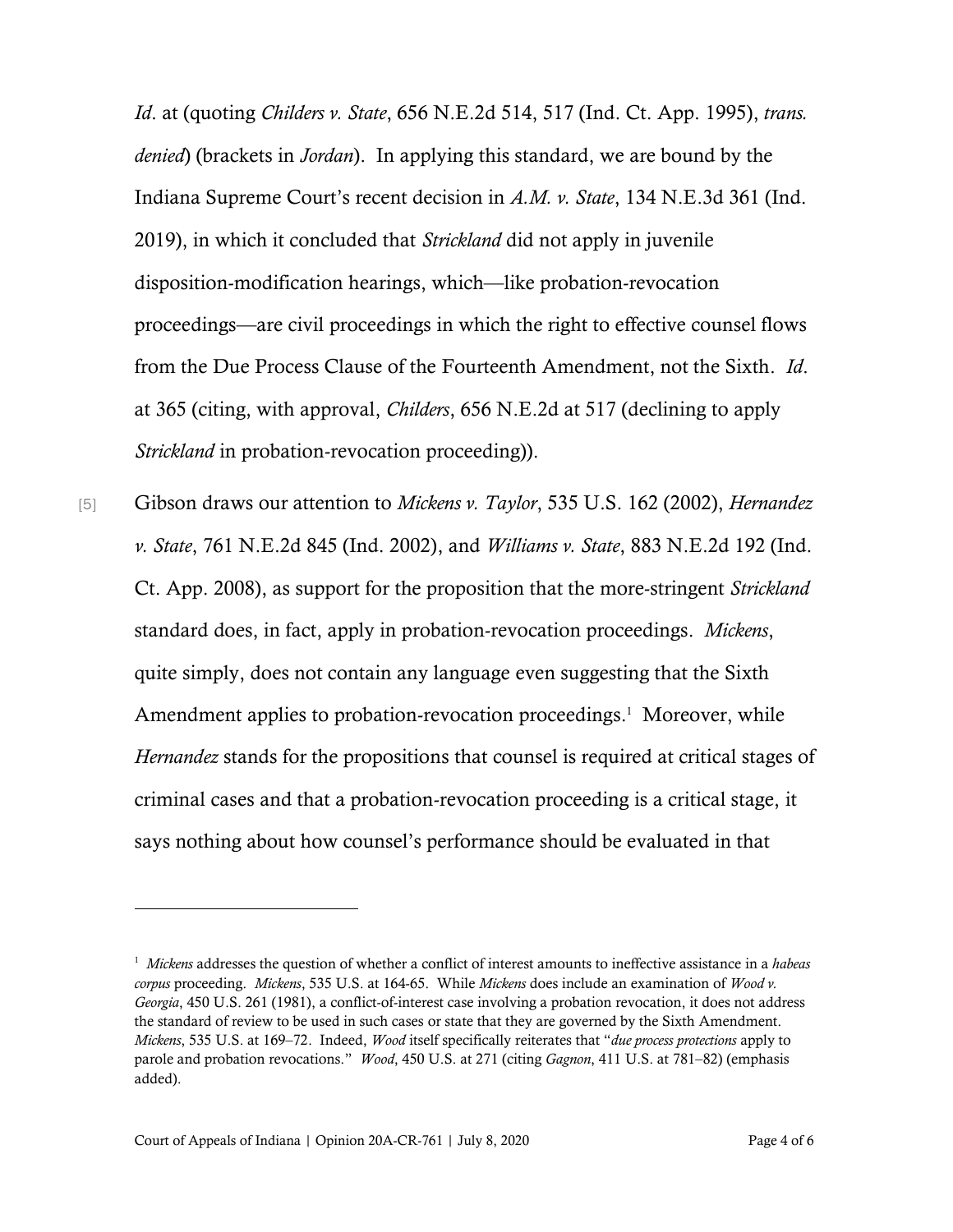context. *Hernandez*, 761 N.E.2d at 849. As for *Williams*, while it is one of a handful of cases out of this court in which we *have* applied *Strickland* in the probation-revocation context, there is no indication that the question of the proper standard of review was raised in any of those cases, much less decided. *See Williams*, 883 N.E.2d at 196–97; *see also, e.g.*, *Truitt v. State*, 853 N.E.2d 504, 507 (Ind .Ct. App. 2006); *Marsh v. State*, 818 N.E.2d 143, 145 (Ind. Ct. App. 2004); *Decker v. State*, 704 N.E.2d 1101, 1103 (Ind. Ct. App. 1999); *King v. State*, 642 N.E.2d 1389, 1391–92 (Ind. Ct. App. 1994); *Sims v. State*, 547 N.E.2d 895, 896–97 (Ind. Ct. App. 1989). It would seem that no Indiana appellate court that has actually addressed the question has concluded that *Strickland* applies in a probation-revocation context. Much more importantly, to the extent that any cases *can* be interpreted as standing for the proposition that the *Strickland* standard applies to a probation-revocation proceeding, they have been superseded by the binding precedent of *A.M*., which clarifies that *Strickland* does not apply in civil proceedings. Gibson's reliance on *Mickens*, *Hernandez*, and *Williams* (and similar cases) is misplaced.

[6] The question, then, is whether counsel appeared and represented Gibson in a procedurally fair setting which resulted in a judgment of the court. *See Jordan*, 60 N.E.3d at 1068–69. Gibson does not claim, much less establish, that any of the above requirements were not satisfied in this case. Any such claim would have been without merit in any event, as our review of the record indicates that Gibson was represented by counsel throughout the proceeding, there was no sign of procedural unfairness, and the proceeding resulted in a judgment of the